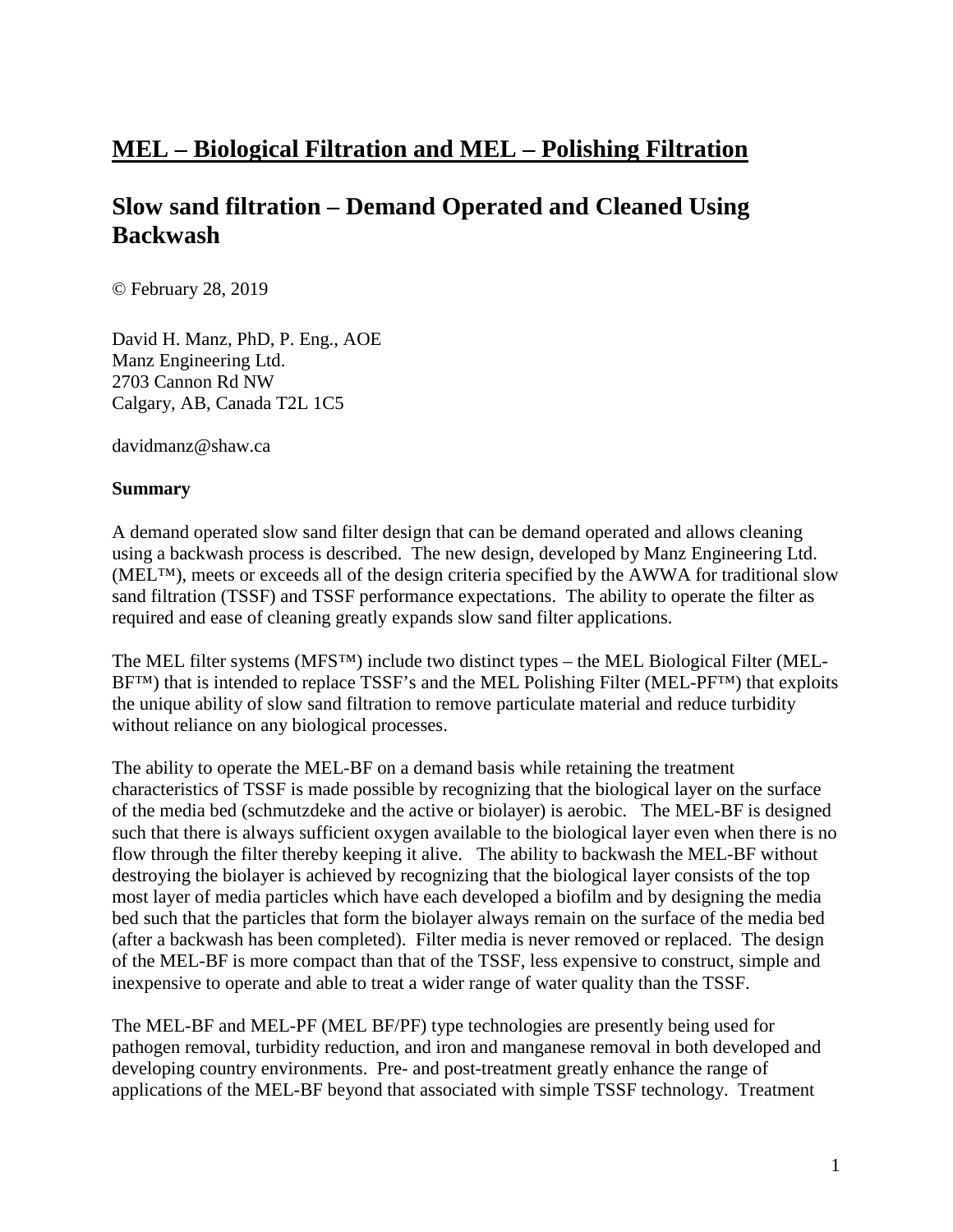systems using the MEL-BF or MEL-PF technology can be very effective for arsenic removal in circumstances where there is iron present (can be added) and uranium where there is manganese present (can be added). The MEL-PF technology can be used to remove the smallest particulate matter (including mircoflocs of iron, manganese or alum); that is, as a polishing filter, in circumstances where a biolayer may not be required for treatment. Backwash volumes are less than one per cent of production compared to greater than five per cent for alternative technologies. In certain circumstances the treatment process allows for complete recycling of the backwash water leaving only a very small amount of sludge containing the solids.

The MEL-BF/PF technologies are modular and can treat water for small to very large communities. Capacities of individual MEL-BF/PF units range from hundreds to several hundred thousand liters per hour. Treatment plants may incorporate many MEL-BF/PF units to achieve capacities of several million liters per hour.

MEL-BF/PF type technologies or their precursor the Biosand Water Filter (BSF) technology, are in use in more than one hundred countries. Several water treatment plants which use the MEL-BF/PF type of technology are operating, under construction or in the design phase in Western Canada, Colombia and Kenya.

## **Introduction**

Traditional or conventional designs for sand filtration remain satisfactory and effective water treatment solutions in many large-scale applications. However, the demands for their precise operation to achieve required performance to meet increasingly stringent water treatment regulations often result in excessive capital and operational financial burdens. Water treatment facilities that are complex to operate, that generate excessive volumes of waste water or that must use chemicals, which may be difficult to manage properly and further complicate waste water disposal are not desirable. Complex water treatment facilities require more skilled plant operators, which may not be available or affordable in many circumstances.

The development of the MEL biological filter and the MEL polishing filter (MEL-BF/PF) grew out of the apparent need to provide an effective, physically simple, operationally simple and robust, low-cost water treatment solution for use in small to medium scale water treatment plants in circumstances where capital and operational resources are limited. The MEL-BF combines the water treatment capabilities of the traditional slow sand filtration (TSSF) with the method and apparent convenience of filter cleaning associated with rapid and pressure sand filters. Note that the designs of the MEL-BF/PF have eliminated many restrictions associated with the earliest versions of the technology known as the 'low operating head polishing sand filter'.

## **Background**

It is necessary to review the important characteristics of commonly used sand filtration technologies in order to fully appreciate how the significant advantages of the MEL-BF/PF are realized.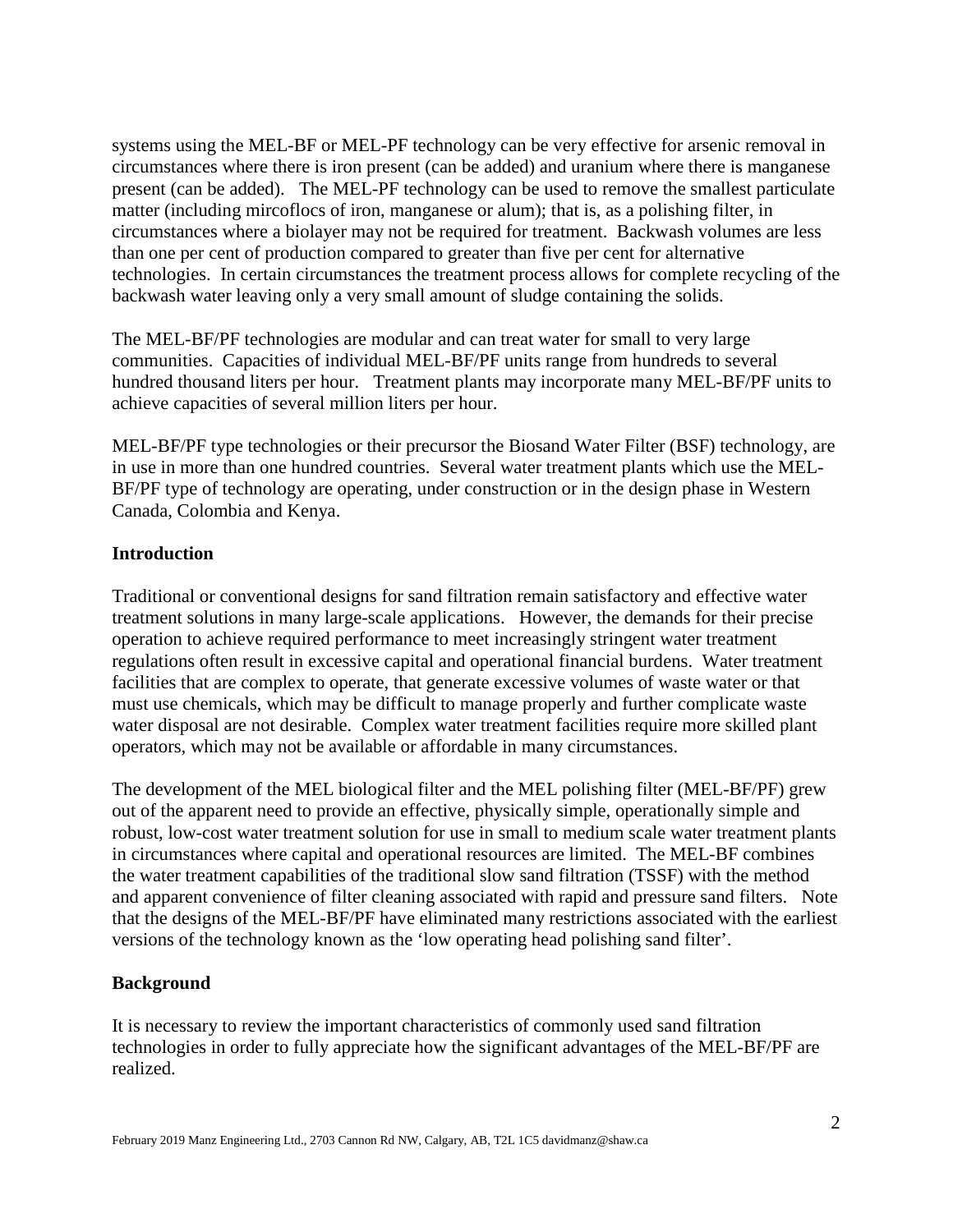### **Rapid rate granular media filters (rapid sand filter and pressure sand filter)**

Both rapid sand water filters (exposed to the atmosphere) and pressure sand water filters (in a pressure vessel) are typically used as polishing filters after addition of coagulants, flocculation and clarification (sedimentation) processes. Filtration (particle capture) mechanisms operating in rapid rate granular media filters do not include any biological or adsorption (typically) processes. An early thorough review of rapid sand filtration may be found in Hazen (1907). A very good contemporary review of rapid rate granular media filters may be found in Logsdon (2008).

Water treatment plants that treat surface water or groundwater under direct influence of surface water and provide final polishing using rapid rate filters use the following process. Coagulants are added to the raw water to allow the formation of coagulant flocs which will capture the very small particles (including parasite cysts and oocysts) and some dissolved organic and inorganic compounds. Sufficient coagulant must be added to produce flocs that are sufficiently large to be efficiently removed in sedimentation basins or clarifiers where they settle out of the water or may otherwise removed using technologies such as dissolved air flotation (DAF). Other chemicals may be added to enhance floc formation. The 'clarified water' is then sent to the rapid sand or pressure sand filters for final polishing prior to disinfection and storage. To insure removal of parasites such as giardia and cryptosporidium the turbidity of produced water must be less than 0.1 NTU.

Rapid sand filters are gravity operated sand filters. The required force to cause water to move through the filter bed is provided by the head of the untreated water above the surface of the media, often one meter or more. During operation a rapid sand filter resembles a swimming pool. Rapid sand filters normally have multi-material media beds above a complex underdrain system that also serves as the entry and distribution for very large volumes of treated water (and air if air scour is used) in the backwash process when the filter is cleaned. After a backwash the filter media is stratified with the smallest particles at the surface (assuming a filtration bed is using a single density of media). Different densities of filter media will stratify with least dense (anthracite) at the top and most dense (silica or garnet) on the bottom. Within each layer of different density, the smallest particles with the same density will be at the top of the layer. Intermingling of media of different densities is common.

Pressure sand filters are wholly contained in a closed vessel specially designed to take the forces resulting from operation under pressure that may be supplied by the raw water intake pump itself. Pressure sand filters are very compact when compared to rapid sand filters. Similar to a rapid sand filter a pressure filter may contain several layers of filtering media of different material. Pressure filters normally use a very compact underdrain/backwash system. When they are not filled with media, pressure sand filters are easily transported. The media is added once the filters are located and necessary piping attached. Large capacity pressure filters may be several meters in diameter. The underdrain system also serves as entry and distribution for very large volumes of treated water and air similar to rapid sand filtration. After a backwash the media is (intended to be) distributed in precisely the same manner as for rapid sand filtration.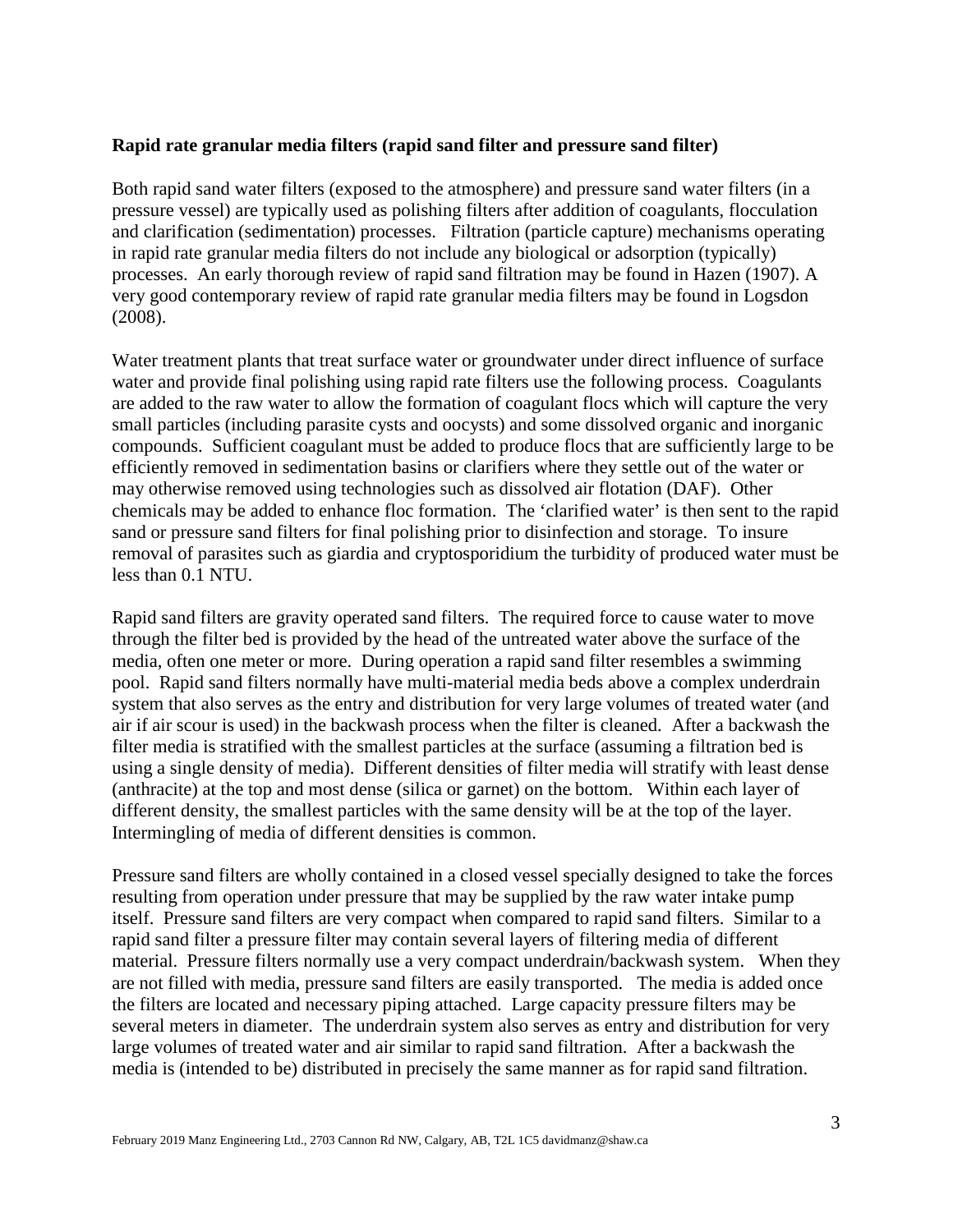Both pressure and rapid sand filters force the water through the filter. Particulate material is captured in narrow ranges of the smallest particles in the filter bed, (multiple locations if a variety of different density media is used), until there are no longer any locations within the media for particulate capture. At this time the water, still containing the offending particulate material, is forced completely through the filter and the filter may exhibit what is known as 'break through' phenomena. Breakthrough is detected by an increase in turbidity of the filtered water (treated water is continuously monitored using in-line turbidity meters and alarms). Well before breakthrough occurs rapid and pressure sand filters are cleaned using a very aggressive backwash process. Air scour and surface sprays may be used to assist the cleaning process. Waste water is disposed of while the backwash process is taking place frequently resulting in the smallest media particles being lost. The backwash process is continued until the waste water produced is considered sufficiently free of particulate matter. The filter is then operated with produced water sent to waste until it exhibits a sufficiently low turbidity (less than 0.1 NTU to insure removal of cysts and oocysts) at which time it is diverted to treated water storage. The filtered water is always disinfected prior to being stored to kill or deactivate any parasites, bacteria or viruses (e.g. using ultra violet disinfection and chlorine) that might still remain in the filtered water. The volume of waste water produced by rapid sand and pressure sand filters during the backwash process is quite large (up to 5% or more of total production). During a backwash the media in the filter bed stratifies into layers with the finest and lightest material on the top. If the backwash process or the pre-treatment used prior to filtration is not carefully performed the filter media can be seriously damaged (formation of mud balls, short circuiting, flushing of fines, etc.). Coagulants and other floc development or capture enhancement chemicals can present a waste water disposal problem.

Alone, rapid rate granular filters do not remove pathogens, of any type, from water. These filters are always intended to be used after treatment using effective particulate removal processes to provide removal of residual products such as small flocs that have escaped the clarification process.

#### **Traditional slow sand filter (TSSF)**

Traditional slow sand filters or slow sand filters are known for their ability to remove very small inorganic and organic, living and dead particulate materials from water. Descriptions of slow sand filtration technology can be found in Logsdon (2008), Hendricks, ed. (1991), Logsdon ed. (1991) and Huisman and Wood (1974). It is interesting to note that recommended design, operation and cleaning has not changed significantly for more than 100 years, Turneaure and Russell (1901) and Hazen (1907). Filtration mechanisms operating in TSSF's include all those operating in rapid rate granular media filtration plus biological processes that contribute to their effectiveness in removing pathogens. TSSF's are operated at a much lower surface loading rate 1/20 to 1/50 that of rapid rate filters and so require 20 to 50 times the surface area. TSSF's are not recommended for treating water with turbidity exceeding 10 NTU, for removing iron and manganese or when pre-treatment involving use of coagulants is required (such as for removal of clay particles) because cleaning slow sand filters to recover filtration capacity is very labour intensive.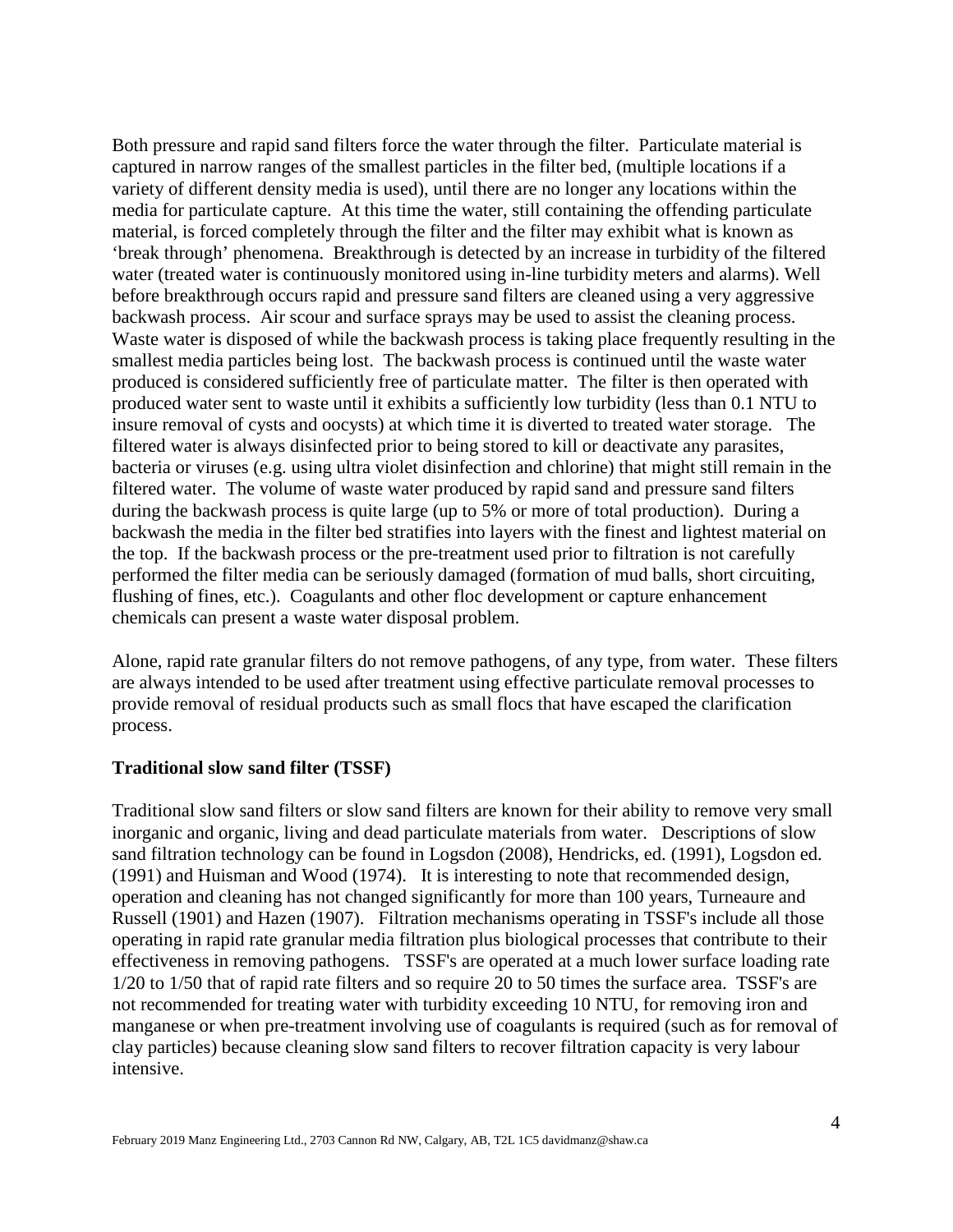TSSF's have the ability to remove pathogens (helminths, parasites, bacteria and viruses) and nonpathogenic organisms including algae from water. A very thorough review of all TSSF processes and dynamics may be found in Campos, et al (1996a) and (1996b). The removal of bacteria and viruses is the result of the formation of a biologically active layer in the upper few centimetres of the media surface (active or biolayer) and the development of a layer of organic material (living and dead) and other inorganic material on the surface of the media known as the schmutzdeke. The development of the biolayer or the schmutzdeke requires from one or two weeks to several months depending on the quality of the raw water including its temperature. Intuitively, the lower the concentration of living organisms in the raw water and the lower the water temperature the longer the biolayer will take to develop. Campos, et al (1996a) suggests that the effective thickness of the biolayer can only be 2 cm in depth. A thicker schmutzdeke usually forms if the filters are located outdoors with exposure to sunlight when there is opportunity for substantial algae growth. The biolayer in the top few centimetres of the media (or deeper depending on a variety of factors that include size of media and surface loading rate) where the particles develop a biofilm on their surface. Photographs of particles taken from the top of a TSSF that illustrate the development of biofilms on the particles forming the biolayer may be found in Joubert and Pillay (2008). Historically the development of the schmutzdeke was considered essential for TSSF's to develop their ability to remove pathogens; however, it is now understood that it is only necessary to develop the biolayer, though the presence of a schmutzdeke is considered a positive contribution Hijnen et al (2004), Hijnen et al (2007) and Heller and Ladeira (2006). Both the schmutzdeke and the biolayer are aerobic and depend on continuous operation for provision of dissolved oxygen to stay alive.

Organisms captured within the filter do not leave the filter due to predation and disintegration or some other mechanism within the biolayer, filter material or the schmutzdeke if it is present. Studies using a pilot filter using fine ultra-clean sand without any biology demonstrated very high removal of cryptosporidium oocysts - most near the media surface Harter et al (2000). It is not unreasonable to conclude that were the oocysts filtered (removed) in the context of the normal biology presented by a operating slow sand filter most of the oocysts captured would have been predated and oocyst breakthrough would not occur. This view is supported by Heller and Ladeira (2006) who report a study involving an experimental TSSF column (0.75 m deep with sand having a  $d_{10} = 0.25$  mm and uniformity coefficient = 2.40) to examine the effectiveness of TSSF on oocyst removal and the fate of Cryptosporidium oocysts in a filter column. They observed four and five log removal of oocysts by the filter and in an assay of oocysts in the filter sand found very few oocysts generally and no oocysts below 0.6 m (at flow rates of 0.25 m<sup>3</sup>/m<sup>2</sup>/h). They report other studies where no oocysts were found below 2.5 cm from the media surface. Heller and Ladeira also reported a lack of correlation between filtered water turbidity and the removal of oocysts and suggest that the use of turbidity as an indicator of oocyst removal (at least in the case of TSSF) may not be valid or at least warrants further investigation.

A survey of useful methods with which to remove Giardia cysts and Cryptosporidium oocysts from drinking water may be found in AERT (1994) where TSSF technology is recognized as being very effective.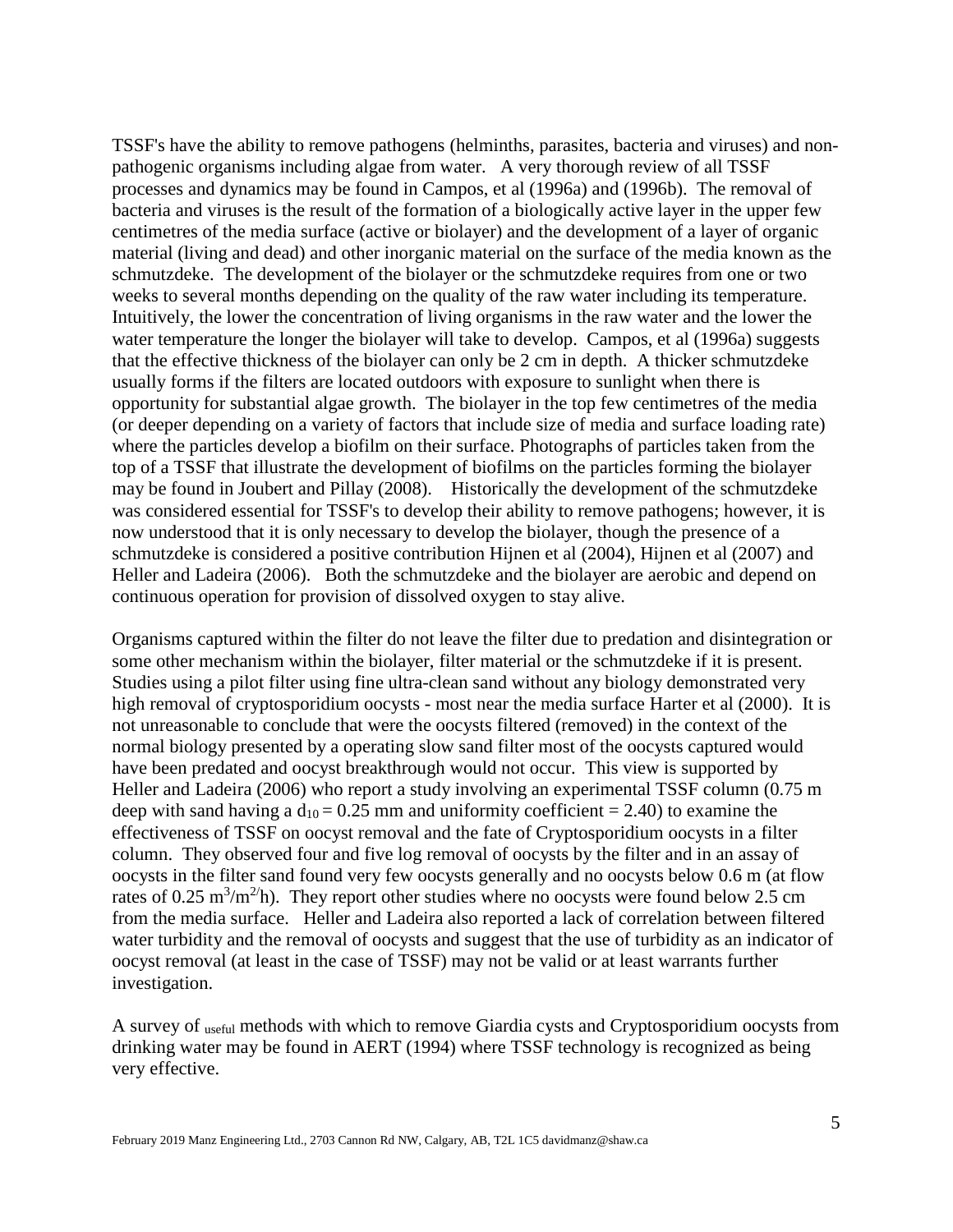The productivity of a TSSF decreases as the pores at or near the surface of the media become clogged. TSSF's do not exhibit 'break through' of inadequately treated raw water. Filtration rates simply become unacceptably low. When the filtration rate is too low the filter is cleaned by removing the top few centimetres of media (including the schmutzdeke if it has formed). The bacteria and virus removal characteristics recover with development of the biolayer, a process that might require several days to weeks to complete. It is assumed that removal of parasites is directly correlated with the reestablishment of the biolayer though reduction of turbidity of filtered water below 0.5 NTU is considered sufficient (a process known as filtering-to-waste). As previously mentioned, Heller and Ladeira (2006) could not demonstrate the correlation between low turbidity and parasite removal. It may be that the correlation is accurate for treatment systems using coagulation, flocculation, clarification and rapid rate granular media filtration but not slow sand filtration. Because traditional slow sand filters are so difficult to clean their use is not recommended for filtering water with turbidity greater than 10 NTU or water containing oxidized iron and manganese (more than 0.3 and 0.05 mg/L respectively).

Note that well operated TSSF's will remove all helminths and parasites, reduce turbidity below 0.5 and remove 95% or more bacteria and viruses. It is important to emphasize that with post filtration disinfection all bacteria and viruses remaining in the filtered water are destroyed. Chorine additions to treated water (or water that does not require treatment) are required throughout North America to the extent that minimum residual chlorine concentrations are detected at all points-of-use throughout the community being served.

The ability of a slow sand filter to form the biolayer is related to the low surface loading rate, typically 0.1 to 0.4  $m^3/h/m^2$  in combination with use of clean small diameter filter media. It is required that the media meet American Water Works Associate standards for hardness and purity, AWWA – B -100. (In Canada the media must also be NSF 61 certified.) The AWWA Manual of Design for Slow Sand Filtration, Hendricks ed. (1991) specifies a minimum depth of filter bed, not including the underdrain materials, of between 0.3 to 0.8 meters. TSSF's have used beds of more than 1.0-meter-deep to allow several 'cleanings' which each remove up to 5 cm each before a 're-bedding' or 'topping-up' of the filter bed is required. Flow rate through the filter bed is controlled using valves or weirs with adjustable height.

There are concerns regarding effect of temperature on the performance of TSSF's particularly water that is near freezing. The principle concern is the effect very cold temperatures have on biological processes. Despite well published experiences indicating failure of TSSF's to remove parasites, Giardia cysts or Cryptosporidium oocysts, from near freezing water it is generally agreed that properly designed and operated TSSF's are effective in removing parasites even when the temperature of the raw water is near freezing Hendricks and Bellamy in Logsdon ed. (1991).

## **MEL Biological Filter**

The MEL biological filter (MEL-BF) adheres to the same design criteria as recommended for TSSF technology and exhibits the same treatment characteristics as TSSF technology. However, the MEL-BF technology can be demand operated and cleaned using a unique backwash system.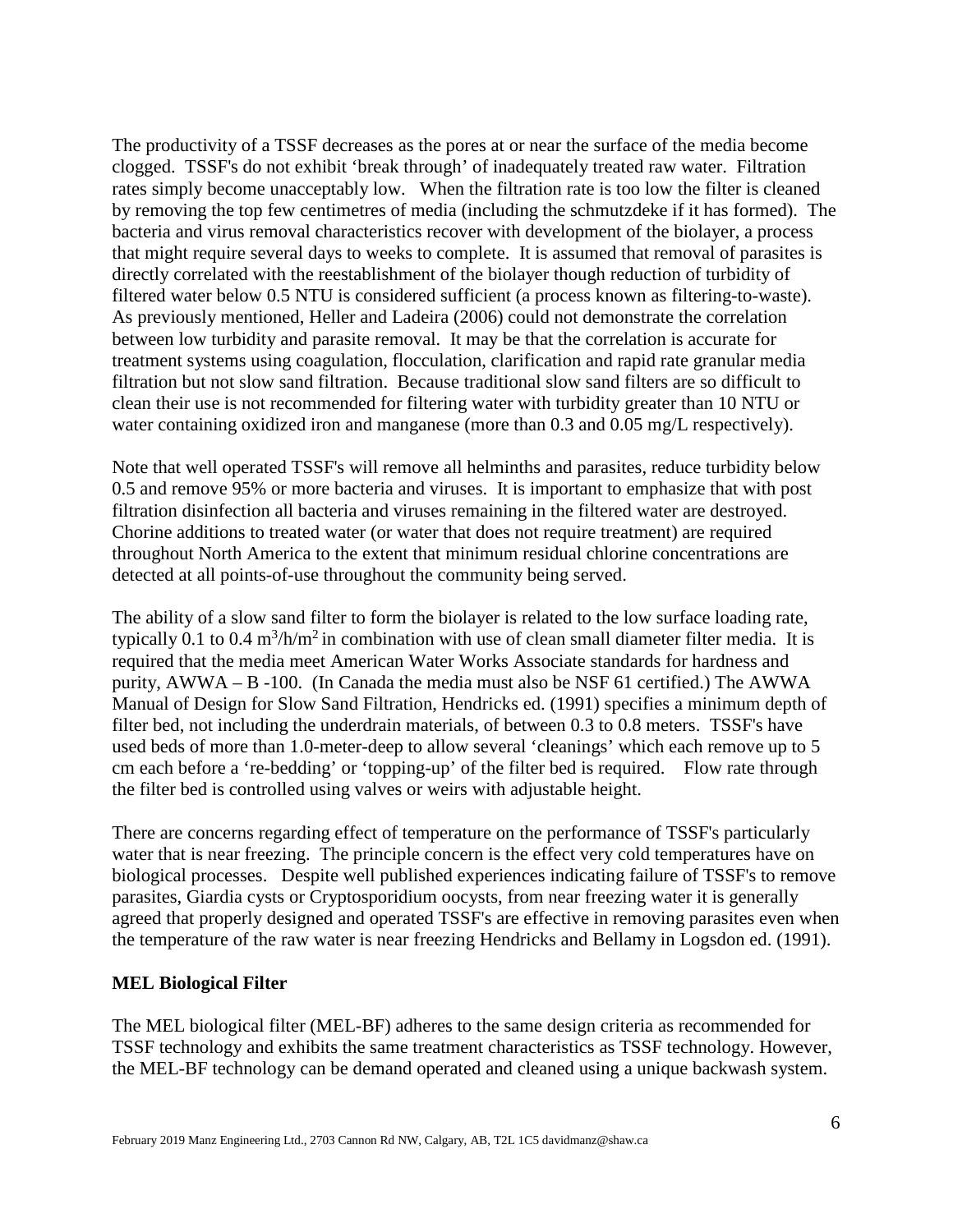#### **Principles of design, operation and performance**

The bed of filter media used in a MEL-BF consists of one layer of media suitable for use in a slow sand filter. There are no restrictions beyond AWWA B-100 guidelines (rounded, crushed or mixtures of rounded and crushed particulate may be used). The depth of the filtration layer is 0.45 m or more, or as specified by appropriate regulatory agency. The commissioning process fluidizes the filtering layer and insures that the finest particles (less than 0.15 mm) are at the media surface to provide superior filtration.

The flow of filtered water is controlled using a 'weir-type' outlet system (outlet standpipe) connected directly to the filter underdrain system. This concept is similar to that used with traditional slow sand filters. The use of the outlet standpipe insures that the filter bed cannot be dewatered. The maximum flow from the filter (often specified by regulatory authorities) is established by the design of the media bed and the provision and adjustment of a production control valve when the filter is commissioned. During normal operation the flow of water into the filter and the maximum depth of water over the filter bed are established by mechanical float valves attached to the raw water inlet pipes within the filter itself insuring that the flow of water into the filter cannot exceed its production (depth sensors and automated valves may also be used). The erosive power of the water from the raw water inlet system is eliminated by feeding the untreated water into diffuser basins located above the minimum depth of water in the filter. When the treated water storage is full the flow is stopped and the depth of water in the filter is allowed to drop to a minimum level that allows sufficient oxygen to diffuse to the biolayer to keep it alive and healthy (similar to the BioSand Water Filter). The rate of filtered water flow, filter bed design and hydraulic head loss across the filter bed ensure that the filter will meet water treatment expectations consistent with that of slow sand filters performing the same treatment function.

The operation of the MEL-BF technology is similar to that of its precursor the BioSand Water Filter (BSF) technology, formerly known as intermittently operated slow sand filtration. The BSF technology is now only recommended for use at the household level though systems have been constructed to produce more than 100,000 L/h. Good descriptions of the household scale of the BSF technology as used at the household level in more than 100 countries around the world may be found in the web site: www.manzwaterinfo.ca. The BSF technology is considered the best point-of-use technology available for use in developing countries Sobsey et al (2008). The BSF technology had already been extensively evaluated for both bacteria and parasite removal Palmateer et al (1997) where the technology demonstrated 3 and 4 log removals for Cryptosporidium and Giardia respectively as well as 95% removal of bacteria and substantial removal of organic and inorganic toxins. The parasite challenge was onerous in the sense that the filter was administered a 20 L water sample with 1,000,000 Cryptosporidium oocysts and 100,000 Giardia cysts and tested over a 30-day period. The evaluation reported by Palmateer, et al is especially interesting when it is realized that a portion of the filter surface was continually being scoured during routine operations because of an inadequately fitting diffuser basin, a problem that was only identified after the paper had been published. It is certain that the bacteria removal would have been higher, approaching 99%, and the oocyst removal 4 log or better; however, the technology performed as well as the best operating TSSF's. The design of the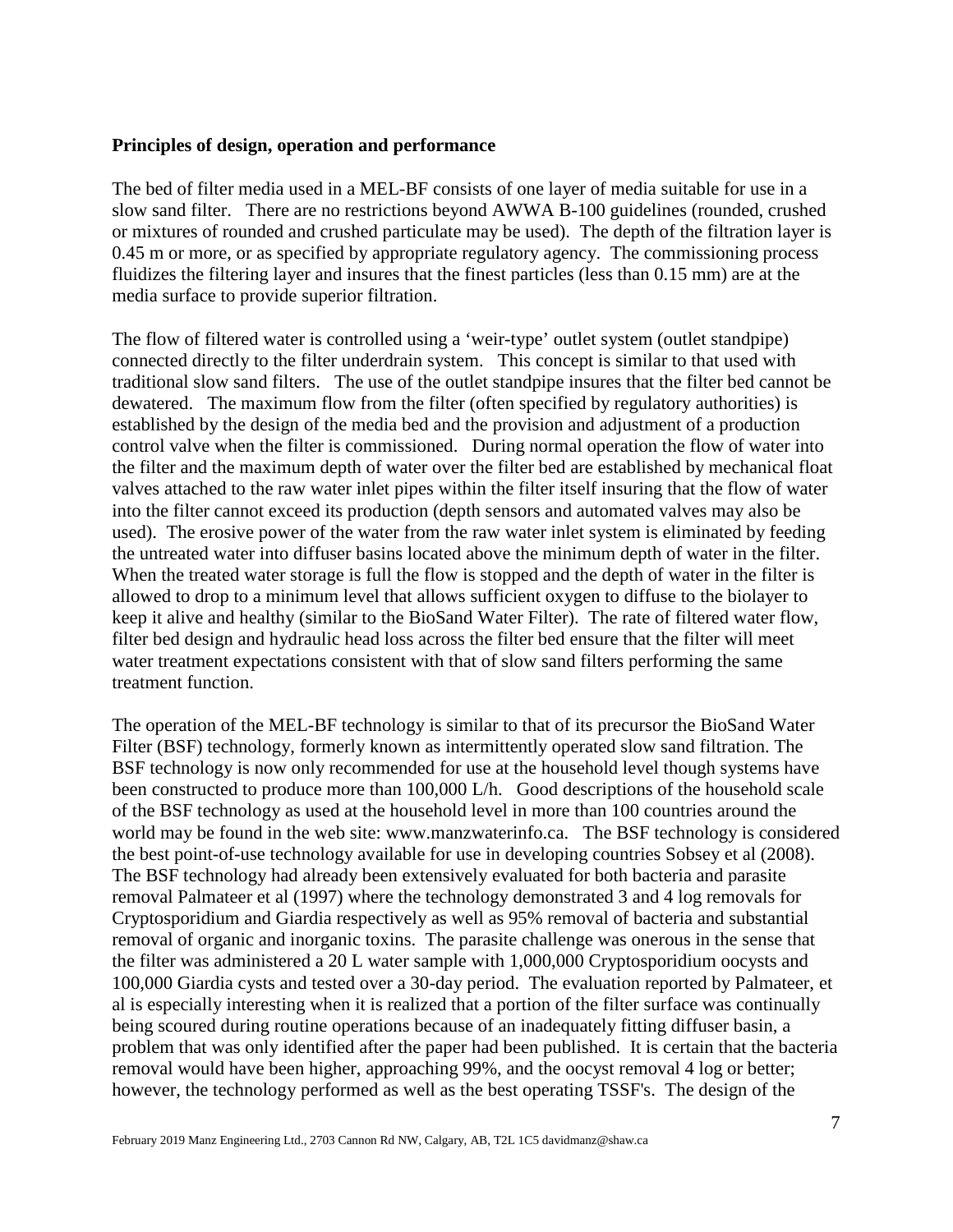MEL-BF allows for demand operation; that is, used as required to fill the treated water reservoir without loss of performance.

## **Cleaning using backwash**

The outlet system is also connected to a filtered water supply that is not chlorinated and can be used for filter backwashing. Once it is determined that filter production is unacceptably low, (perhaps determined by the examination of sight-glasses permitting observation of water depth in the filter and outlet head), filter production is isolated and backwash water is allowed into the underdrain system. An air-vacuum control valve attached to the top of the outlet standpipe ensures that the filter produces treated water with the outlet under atmospheric pressure and backwashes under full backwash pump pressure.

The backwash of a MEL-BF is only intended to thoroughly break up the upper few centimetres of media (where virtually all of the material is collected), de-gas the media and re-suspend captured material. Only filtered water, that has not been chlorinated, is used for backwash. Backwash of a MEL-BF may fluidize and flush the entire filtering layer but is still much less aggressive than that used by rapid and pressure sand filters. Air scour is never used. Wastewater produced by a MEL-BF is typically less than 1% of filter production.

When the backwash flow is stopped the fluidized media in the MEL-BF collapse into the prebackwash form. Remaining backwash water in the filter media is 'squeezed' out and upward from the filter media and the media bed settles cleaned. No untreated water can enter the media bed. The biolayer will be not be lost during the backwash process. The same fine particles that formed the top of the filter media when the filter was commissioned remain at the top of the media bed after each backwash. Examination of particle size distribution of the surface of the filtering layer indicate effective size of 0.1 mm (much less than the 0.35 mm recommended). These are the same particles that formed biofilms and constitute the biolayer or active layer. The biolayer is in place after every backwash - no matter how frequently the backwash is required. The implication is that filter performance is not temporarily impaired by the backwash process. Removal of pathogens, parasites (Giardia and Cryptosporidium), bacteria and viruses can be expected to be similar to that prior to backwashing, flow rate considerations withstanding.

Any problems associated with air binding are eliminated when the backwash process is used. When treating water that has significant dissolved gases or cold water that is warmed in the filter bed it may be necessary to provide a short reverse flow, not a true backwash, without generating any wastewater, to eliminate any air binding problems.

Backwashing eliminates the possibility of short-circuiting.

The wastewater produced during the backwash process is removed, after allowing the finest media to settle (about 30 seconds).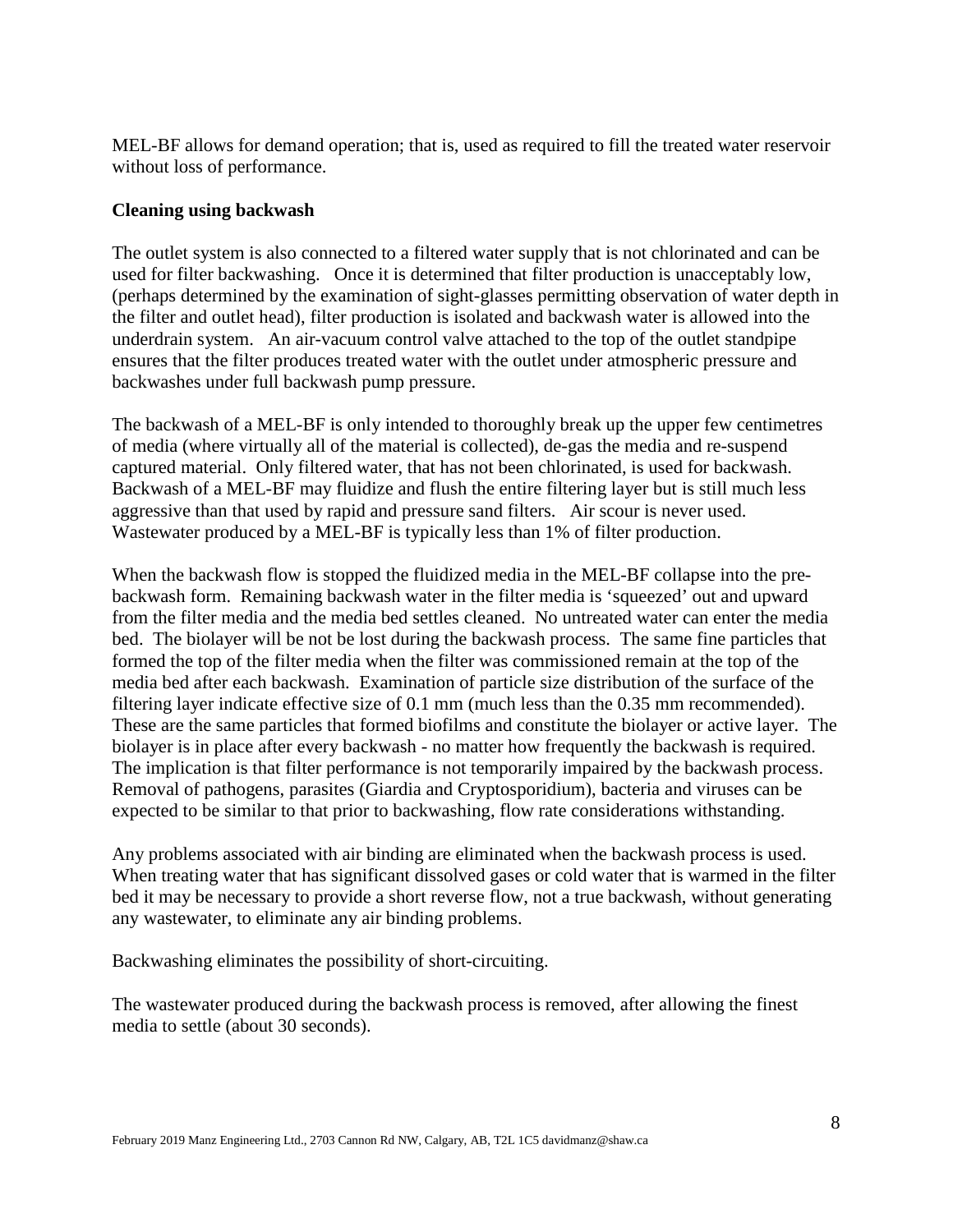Should the filter develop significant quantities of large, floating debris (not usually a problem if the filters are covered) it may be necessary to locate troughs slightly above the normal backwash which would allow surface skimming.

The backwash process used to clean the MEL-BF is expected to allow use of the same filter bed for more than ten years. BSF treatment systems that are cleaned using a surface agitation, reverse flow for degassing and a decant similar to the MEL-BF have been in operation for more than ten years. Media is never lost and organic material resulting from sloughing of mature biofilms will be removed during the backwash process. It is difficult to identify the circumstances where the filter media used in an MEL-BF would need to be replaced.

A filter-to-waste procedure can easily be incorporated if necessary. A filter-to-waste provision is essential to accommodate filter commissioning.

It is advisable to divide the entire filtration plant into equal segments (at least two) that can be cleaned independently using lower capacity distribution pumps or backwash water head tanks and produce flow rates and volumes of wastewater that can be economically evacuated and disposed of through existing sanitary sewers if necessary.

MEL-BF systems are scalable from a few hundred to several million litres per hour.

## **Comparison of sand filters**

Table 1.0 compares the effectiveness, physical and operational characteristics and costs associated with traditional slow sand filters, rapid sand filters, pressure sand filters and the MEL-BF.

The following observations can be made:

- 1. The TSSF and MEL-BF technologies are very effective in removing pathogens.
- 2. All types of slow sand filters are very effective at removing inorganic or organic particulate material with or without pre-treatment. The TSSF is limited because of the significant effort required to clean it.
- 3. The TSSF and MEL-BF/PF will not exhibit break through phenomena. It is impossible for these filters to produce untreated water. Unlike rapid sand and pressure sand filters, TSSF and MEL-BF/PF continue to improve their ability to treat water until such time as the captured material completely stops the flow of water through them. The TSSF and MEL-BF/PF are cleaned when their capacity drops to unacceptably low levels (50% of maximum production is normal).
- 4. The TSSF and MEL-BF/PF technologies are all very effective in removing oxidized iron and manganese though the TSSF is not practical because of the significant effort required to clean it. The MEL-PF technology is used when there is no need to remove pathogens and pretreatment using chlorine or other oxidants are necessary.
- 5. Except for having a relatively larger surface area, the MEL-BF cells are structurally compact and simple to construct.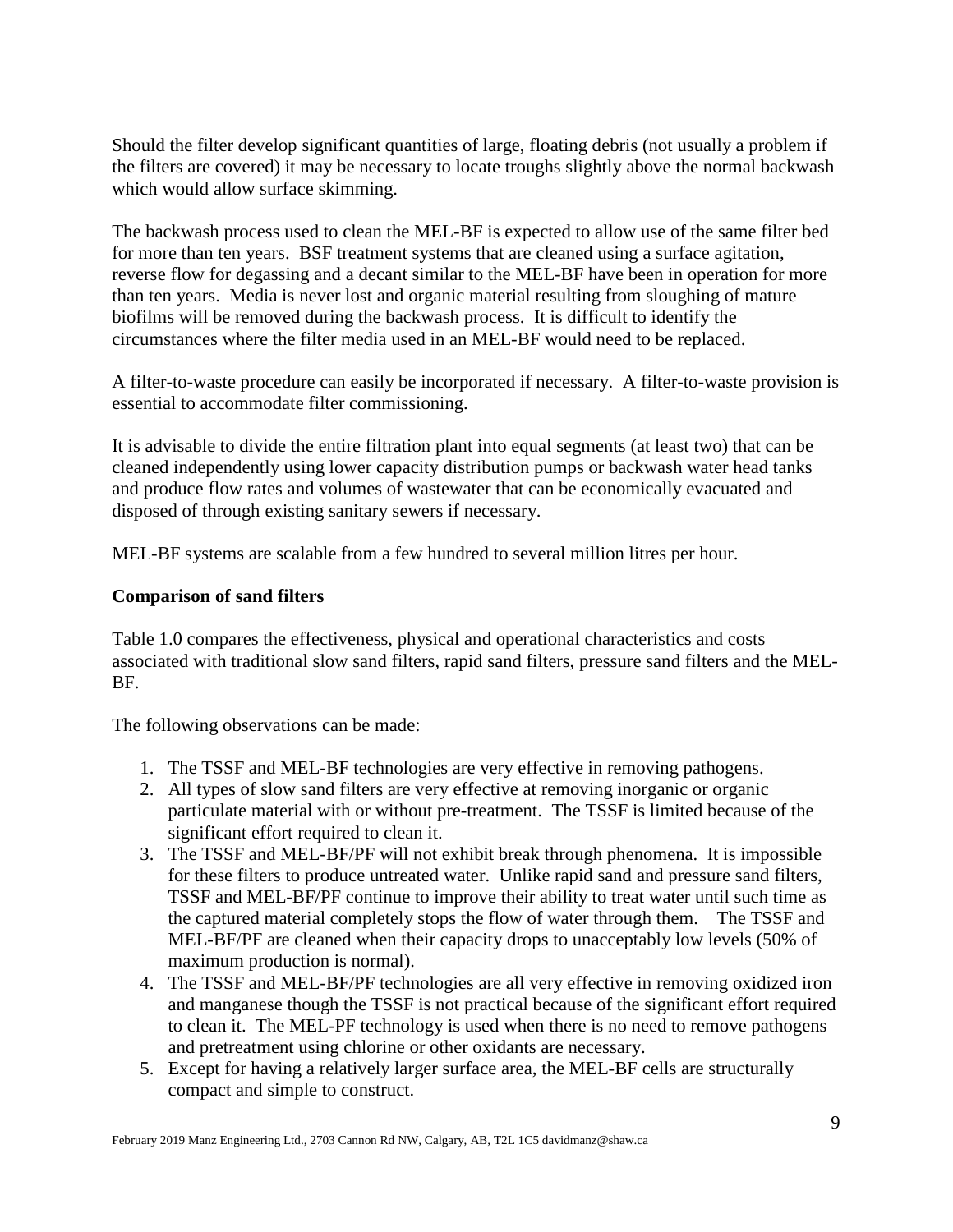- 6. The TSSF, RSF and MEL-BF/PF are all appropriate for use in large scale applications.
- 7. The PSF and MEL-BF/PF are particularly appropriate for use in small scale applications.
- 8. The TSSF produces almost no waste water; the MEL-BF/PF produces only minor amounts of waste water; and, the RSF and PSF produce very large amounts of waste water.
- 9. The TSSF is simple to operate but it requires significant effort to clean.
- 10. The MEL-BF/PF are simple to operate and simple to clean.
- 11. The RSF and PSF are complex to operate effectively and relatively simple to clean.
- 12. The operator skill levels required to successfully operate TSSF and MEL-BF/PF are relatively low; while, the skill levels required to successfully operate RSF and PSF is quite high.
- 13. The relative overall costs of operation and maintenance of the TSSF and MEL-BF/PF is low to very low when compared to the costs of operation and maintenance of the RSF and PSF.

#### **Filter-to-waste - Turbidity reduction and pathogen removal**

Filter-to-waste is always recommended as the final step of cleaning rapid and pressure sand filters (multi-media or otherwise) and after scraping traditional slow sand filters. The filter-towaste step consists of producing filtered water to waste until the turbidity of the filtered water is below a threshold value, typically 1 NTU, a value at which UV disinfection and chlorine disinfection are considered effective.

The filter-to-waste step is logical after rapid and pressure sand filters which are intended to remove particulate material only with limited reduction in pathogens. The low turbidity allows effective use of UV and/or chlorination to kill or deactivate any remaining pathogens. (Note that there can be considerable reduction in parasites and other pathogens during the clarification process preceding filtration; but clarification is always followed by filtration and disinfection. Present practice includes use of UV to kill any remaining parasites and chlorine to kill any remaining bacteria and viruses.) This sequence of treatment is an example of the 'multi-barrier' approach to water treatment.

In contrast traditional slow sand filters are intended to remove pathogens (virtually all parasites and most bacteria and viruses); and, also achieve significant turbidity reduction without pretreatment. Turbidity reduction, after slow sand filtration, is definitely not a reliable indicator of pathogen reduction. Pathogen reduction is the result of the formation of the biological layer (schmutzdeke) which may require several days to reform if the filter has been scraped. The multi-barrier view (that might include UV and chlorine disinfection for example) is not correctly managed if slow sand filters are put back into production without knowledge of the formation of an effective biological layer – the existence of which can only be determined by assessing bacteria removal – NOT turbidity reduction.

The use of turbidity reduction as a measure of slow sand filtration performance has been confused with performance measurement of rapid and pressure sand filtration (and associated pre-treatment). Recall that turbidity reduction below 1 NTU is essential for use of UV and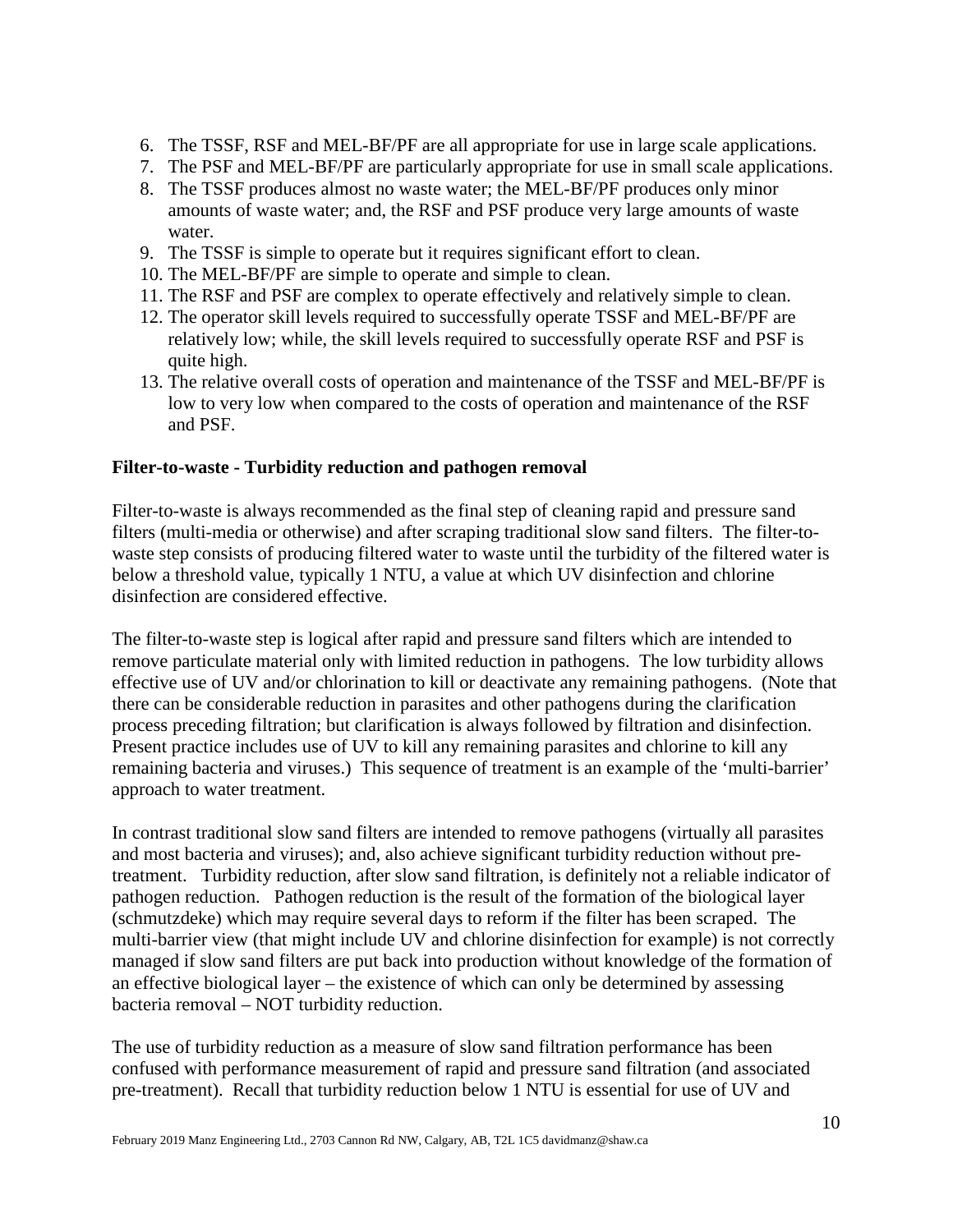chlorine disinfection which WILL kill or deactivate pathogens remaining after any filtration process provided that the concentration of other interfering substances such as dissolved organics are sufficiently low. Present expectations of rapid sand, pressure sand and traditional slow sand filtration are similar – the reduction of turbidity to less than 1 NTU after which other disinfection approaches can be effectively used. The expectation of traditional slow sand filtration to eliminate parasites and reduce turbidity to a point where bacteria and viruses are readily killed or deactivated using chlorine alone has been replaced with the expectation of simple turbidity reduction.

## **Application considerations**

Because the MEL-BF is cleaned using a backwash process that preserves the biological layer, its ability to remove pathogens is not impaired, even if a filter-waste-procedure is used to realize turbidity levels of 1 NTU or less. (Note that the backwash procedure will dislodge particles captured at depth in the media that might not be eliminated during the limited backwash procedure used; but, the filer-waste-procedure, if necessary is very short duration.) Unlike traditional slow sand filters that are scraped and whose performance is determined using turbidity reduction, the MEL-BF technology maintains the long-held view that slow sand filters provide a significant role in the multi-barrier approach to water treatment for potable use. The ease of cleaning and preservation of the biological layer allows more frequent cleaning and operation nearer maximum capacity unlike traditional slow sand filters which are normally scraped when their capacity drops to fifty per cent of maximum or less.

Demand operation of the MEL-BF allows effective use of slow sand filtration in circumstances where continuous operation of a slow sand filtration is impractical and stop-start operations would destroy the effectiveness of the biological layer to remove pathogens.

The ability to operate the MEL-BF technology on a demand basis and clean using a backwash process as often as required without loss of performance and minimal media replacement suggests retrofitting existing traditional slow sand filters to achieve greater production with a decrease in operational cost using most of existing infrastructure (minimal capital expenditure).

Because the media is infrequently if ever replaced the use MEL-BF technology has much lower maintenance costs and offers significant advantages over use of traditional slow sand filters in more remote locations.

The use of MEL-PF technology, with or without pre-treatment, performs exactly the same treatment function as rapid sand or pressure sand filtration, with or without pre-treatment and should be given at least the same credit in multi-barrier treatment assessments (e.g. when used with UV and chlorine disinfection).

## **Regulatory considerations**

Slow sand filtration is believed to have been first demonstrated on a community scale in England around 1830. Note that this is well before the evolution of germ theory and its relationship to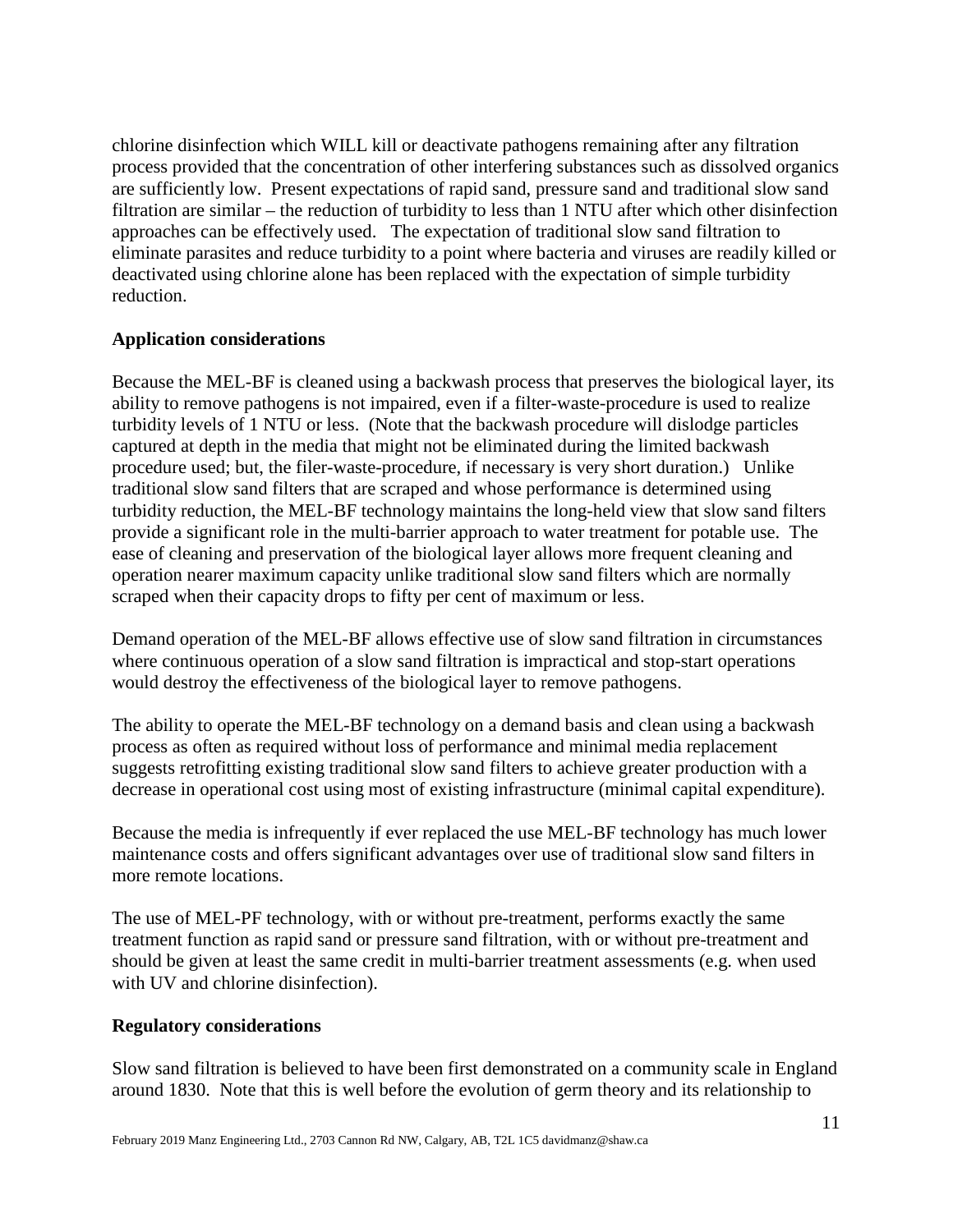human disease. Use of slow sand filtration resulted in a healthier population; but it was far from clear why this was so. Obviously, the use of slow sand filtration could be considered a 'discovery'. Very early in the twentieth century the technology might be considered 'mature' at which time there were probably thousands of slow sand filters in use around the world. A portion of these filters worked well and a significant portion didn't. Investigations were undertaken to determine the necessary design parameters that needed to be followed to ensure that slow sand filters, once constructed, would meet performance expectations while considering actual construction specifications, construction technologies, construction environment, cost, method of operation, consumer expectations, performance and maintenance. Many of these design parameters are nearly one hundred years old and based on empirical evidence rather that a scientific understanding of how slow sand filtration actually works. Unfortunately, many of these 'design parameters' have become 'design standards' adopted by various regulatory agencies to 'protect' their constituents. While this approach may have served a useful purpose a little as twenty-five years ago it certainly does not fulfill its mandate today.

The objectives of 'water treatment for human consumption' are well understood as is the potential for water treatment using 'slow sand filtration'. The guidelines that had served society very well for many decades can also be viewed as limiting. It is relatively easy and inexpensive to evaluate modern variations of slow sand filtration such as the MEL-BF and MEL-PF technologies at the pilot scale level. Pilot scale evaluation of any treatment technology should be undertaken before that technology is recommended for use. (Pilot scale studies might cost as little as a fraction of one per cent of the completed water treatment plant.) Once proven effective a treatment technology, that has been designed following sound scientific and engineering principles and has demonstrated its efficacy, should be able to be adopted without the burden of conforming to 'design and operational guidelines' that were developed solely on the basis of experiences more than one hundred years old.

It is appreciated that regulatory agencies and therefore the engineering sector which designs water treatment plants for their clients are not rewarded for taking undo risks. However, the risks of evaluating and adopting novel treatment approaches are no more than adopting historical approaches entrenched in guidelines that are themselves now limited in terms of their applicability to solving contemporary treatment problems. There are numerous novel treatment technologies that when used together, perhaps with very old treatment technologies, provide effective, inexpensive solutions to previously intractable treatment problems. It is important that the use of these novel treatment approaches be encouraged so that they can be proposed, demonstrated and applied. Regulatory agencies can greatly benefit the communities they serve by facilitating this process.

#### **Concluding remarks**

The MEL-BF technology eliminates many of the disadvantages of TSSF while providing for operation on a demand basis with cleaning using a backwash process. These features suggest several non-traditional applications for water treatment using slow sand filtration including; treatment of surface water supplies with high suspended solids loads such as those occurring seasonally or after rainfall events, administration of a variety of pre- and post-treatments to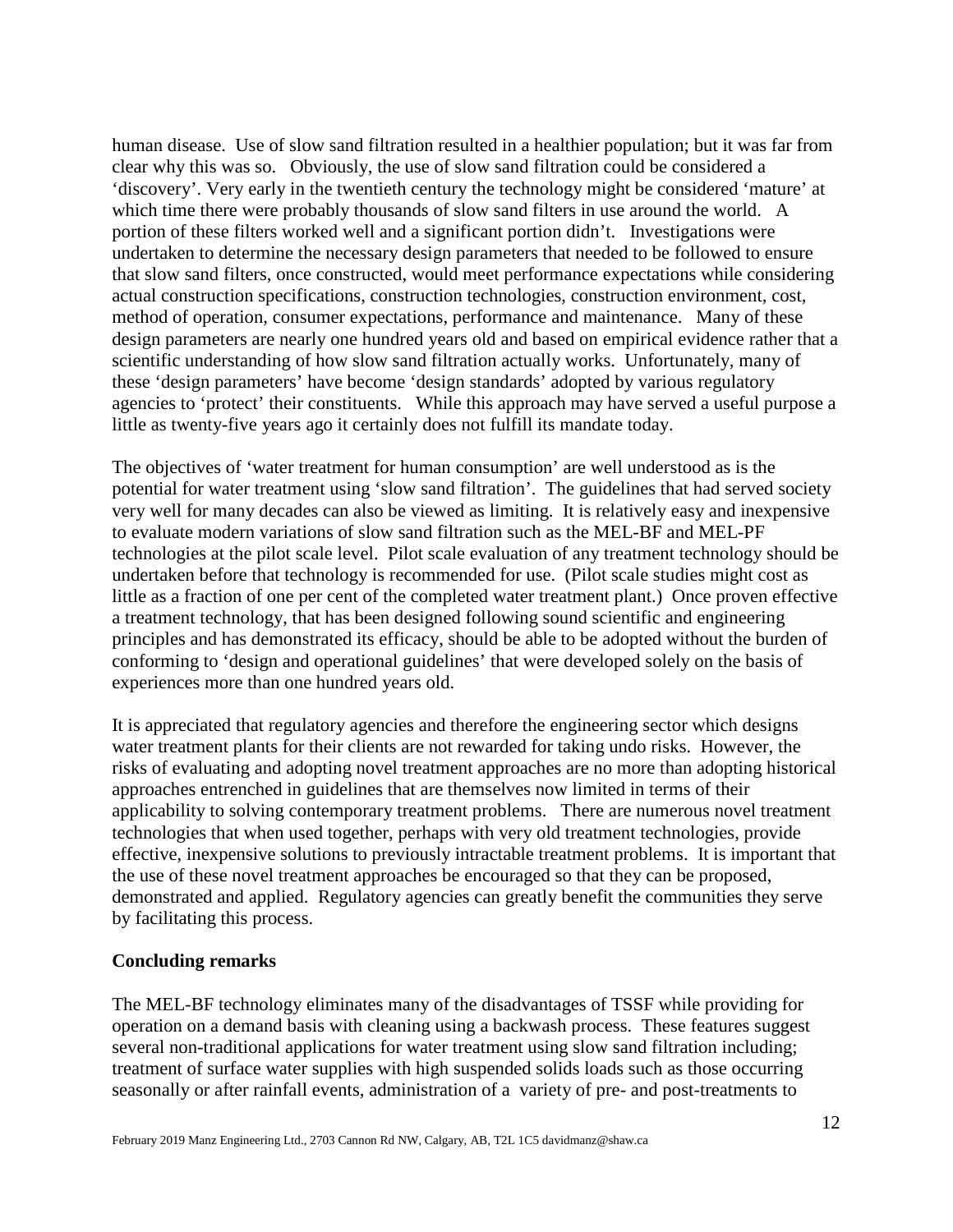remove colloidal clay or natural organic matter (to reduce colour, odour and disinfection byproducts); filter water from waste water treatment plants that have been treated to tertiary standards for disposal or to a quality suitable for reuse in industry or irrigation; and, to treat water produced in greenhouse applications and food processing applications to a recyclable condition.

The ability to backwash a slow sand filter opens the way to exploit the effectiveness of TSSF to remove very small particulate matter (using the MEL-PF). Several significant water treatment plants located in the Provinces of Alberta and Saskatchewan are using a previous variation of the MEL-PF, known as the Manz Polishing Sand Filter or MPSF, to remove iron, manganese, iron bacteria and hydrogen sulphide from groundwater (arsenic and uranium removal is practical and uncomplicated). There are many other applications for the MEL-BF/PF technology, not bound by most regulatory agencies, but simply by performance.

Both the MEL-BF and MEL-PF technologies may be inexpensively evaluated using bench scale and pilot scale studies.

Note that all the MEL-BF and MEL-PF technologies are the result of the continuous review and development of demand operated and backwashed slow sand filtration (since 1990). Their design and operation is not subject to the same constraints and limitations associated with the Manz Slow Sand Filter and Manz Polishing Sand Filter (previously known as the low operating head polishing sand filter) or the BioSand Water Filter.

## **References**

AERT 1994. The Removal and Inactivation of Giardia and Cryptosporidium by the Alberta Environment Research Trust published by the Western Canada water and Wastewater Association, Calgary, Alberta.

Campos, Luiza C., Smith, Stephen R. and Graham, Nigel J. D. 2006a. Deterministic-Based Model of Slow Sand Filtration. I: Model Development, Journal of Environmental Engineering of the American Society for Civil Engineering, August, pp 872-886.

Campos, Luiza C., Smith, Stephen R. and Graham, Nigel J. D. 2006b. Deterministic-Based Model of Slow Sand Filtration. II: Model Application, Journal of Environmental Engineering of the American Society for Civil Engineering, August, pp 872-886.

Harter, Thomas, Wagner, Sonja and Atwill, Edward E. 2000. Colloid Transport and Filtration of Cryptosporidium parvum in Sandy Soils and Aquifer Sediments, Environ. Sci. Technol: 2000, 34, pp 62 - 70.

Hazen, Allen, 1907. The Filtration of Public Water-Supplies published by John Wiley & Sons, New York, New York, 321 pages.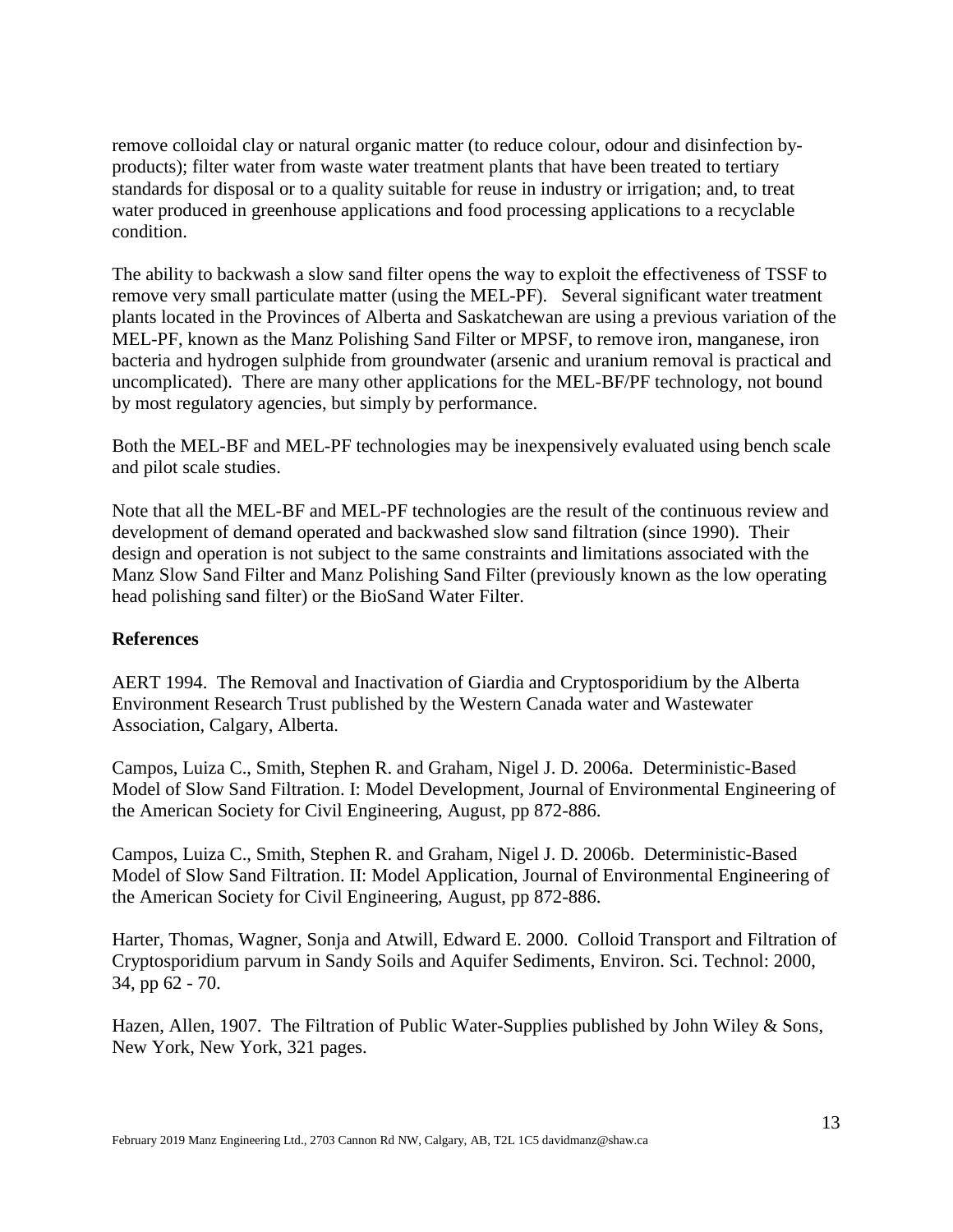Heller, Leo and Ladeira Alves de Brito, Ludmilla 2006. The retention of Cryptosporidium sp. oocysts at varying depths in slow sand filters: A pilot study, Journal of Water Supply: Research and Technology - AQUA, 55.3, pp 193 - 206.

Hendricks, David ed. 1991. Manual of Design for Slow Sand Filtration, AWWA Research Foundation and American Water Works Association, published by the AWWA, Denver, CO., 247 pages.

Hijnen, W. A. M., Schijven, J. F., Bonne, P., Visser, A., and Medema, G. J. 2004. Elimination of viruses, bacteria and protozoan oocysts by slow sand filtration, Water Science and Technology, Vol. 50, No. 1, pp 147-154.

Hijnen, Wim A. M., Dullemont, Yolanda J., Schijven, Jack F., Hanzens-Brouwer, Anke J., Rosielle, Martine and Medema, Gertjan 2007. Removal and fate of Cryptosporidium parvum, Clostridium perfringens and small-sized centric diatoms (Stephanodiscus hantzschii) in slow sand filters, Water Research 41 (2007) pp 2151-2162.

Huisiman, L and Wood, W. E. 1974. Slow Sand Filtration, published by the World Health Organization, Geneva, Switzerland, 120 pages.

Joubert, E. D. and Pillay, B. 2008. Visualisation of the microbial colonisation of a slow sand filter using an environmental scanning electron microscope published in Electronic Journal of Biotechnology ISSN: 0717-3458 Vol.11 No.2, Issue of April 15, 2008. (This paper is available on line at http://www.ejbiotechnology.info/content/vol11/issue2/full/12/ DOI: 10.2225/vol11-issue2-fulltext-12 *RESEARCH ARTICLE*)

Logsdon, Gary S. 1991. Slow Sand Filtration, a report prepared by the Task Committee on Slow Sand Filtration of the Water Supply Committee of the Environmental Engineering Division of the American Society of Civil Engineers, published by the American Society of Civil Engineers, New York, New York, 227 pages.

Logsdon, Gary S. 2008. Water Filtration Practices published by the American Water Works Association, Denver, CO, 295 pages.

Palmateer, G., Manz, D., Jurkovic, A., McInnis, R., Unger, S., Kwan, K. K. and Dutka, B. J. 1999. Toxicant and Parasite Challenge of Manz Intermittent Slow Sand Filter, Environmental Toxicology, 14: 217 - 225.

Sobsey, Mark D., Stauber, Christine E., Casanova, Lisa M., Brown, M. and Elliott, Mark A. 2008. Point of Use Household Drinking Water Filtration: A Practical Effective Solution for Providing Sustained Access to Safe Drinking Water in the Developing World in the Journal of Environ. Sci. Technol. 2008, 42, pp 4261 - 4267.

Turneaure, F. E. and Russell, H. L. 1901. Public Water Supplies published by John Wiley & Sons, New York, New York, 746 pages.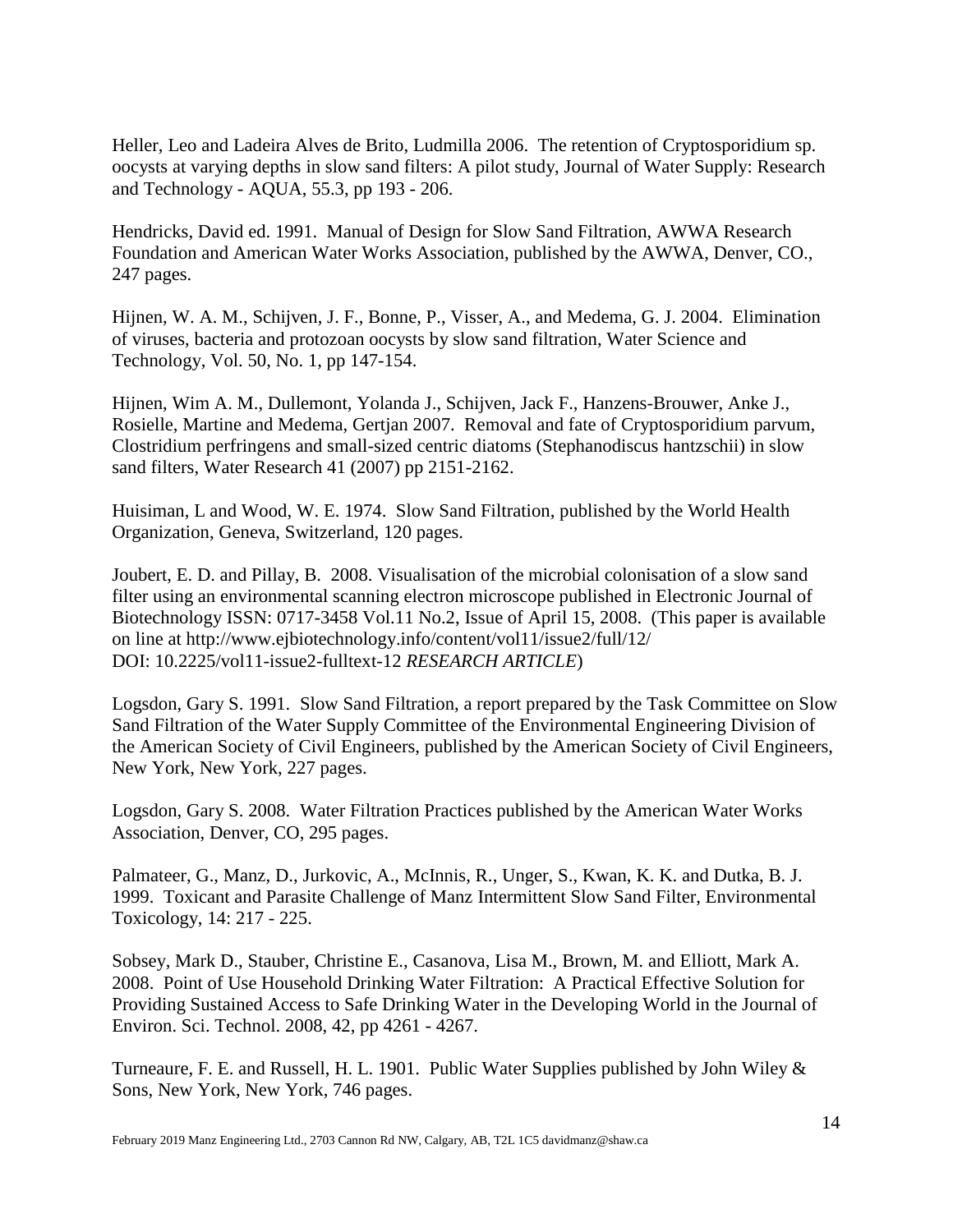**Table 1.0 Sand Filter Comparison.**

|                         | <b>Traditional Slow</b> | <b>Rapid Sand Filter</b> | <b>Pressure Sand</b>                   | <b>MEL</b>                | <b>MEL</b>                |
|-------------------------|-------------------------|--------------------------|----------------------------------------|---------------------------|---------------------------|
| Characteristic          | <b>Sand Filter</b>      |                          | <b>Filter</b>                          | <b>Biological Filter</b>  | <b>Polishing Filter</b>   |
|                         | (TSSF)                  | (RSF)                    | (PSF)                                  | (BF)                      | (PF)                      |
|                         |                         |                          |                                        |                           |                           |
| <b>Effectiveness in</b> |                         |                          |                                        |                           |                           |
| removing:               |                         |                          |                                        |                           |                           |
| Pathogens               |                         |                          |                                        |                           |                           |
| Parasites               | Very effective.         | Possible.                | Possible.                              | Very effective.           | Effectiveness will be a   |
| Bacteria                | Very effective.         | Not effective.           | Not effective.                         | Very effective.           | function of flow rate     |
| Viruses                 | Very effective.         | Not effective.           | Not effective.                         | Very effective.           | and nature of             |
|                         |                         |                          |                                        |                           | pretreatment.             |
| Particulates            |                         |                          |                                        |                           |                           |
| Silt                    | Very effective and      | Effective as part of     | Effective as part of                   | Very effective and        | Very effective and        |
| Clay                    | practical at low        | conventional treatment   | conventional                           | practical at all          | practical at all          |
| Organic                 | turbidity.              | systems. (These          | treatment systems.                     | turbidities. Pre-         | turbidities. Pre-         |
|                         |                         | include use of           | (These include use of                  | treatment may be          | treatment may be          |
|                         |                         | coagulants and           | coagulants and                         | useful to reduce          | useful to reduce          |
|                         |                         | clarification prior to   | clarification prior to<br>filtration.) | frequency of<br>backwash. | frequency of<br>backwash. |
| Oxidized                |                         | filtration.)             |                                        |                           |                           |
| Iron                    | Effective but not       | Not sufficiently         | Not sufficiently                       | Very effective and        | Very effective and        |
| Manganese               | usually practical.      | effective or normally    | effective or normally                  | practical but may be      | practical.                |
|                         |                         | used.                    | used.                                  | limited by                |                           |
|                         |                         |                          |                                        | pretreatment.             |                           |
| Arsenic                 | Not used because pre-   | Not sufficiently         | Not sufficiently                       | Very effective and        | Very effective and        |
|                         | treatment impractical.  | effective or normally    | effective or normally                  | practical with            | practical with            |
|                         |                         | used.                    | used.                                  | required pre-             | required pre-             |
|                         |                         |                          |                                        | treatment.                | treatment                 |
| Uranium                 | Not used because pre-   | Not sufficiently         | Not sufficiently                       | Very effective and        | Very effective and        |
|                         | treatment impractical.  | effective or normally    | effective or normally                  | practical with            | practical with            |
|                         |                         | used.                    | used. (Other pres.                     | required pre-             | required pre-             |
|                         |                         |                          | filters used.)                         | treatment.                | treatment.                |
| Fluoride                | Not used because pre-   | Not sufficiently         | Not sufficiently                       | Potentially effective     | Potentially effective     |
|                         | treatment impractical.  | effective or normally    | effective or normally                  | and practical with        | and practical with        |
|                         |                         | used.                    | used.                                  | required pre-             | required pre-             |
|                         |                         |                          |                                        | treatment.                | treatment.                |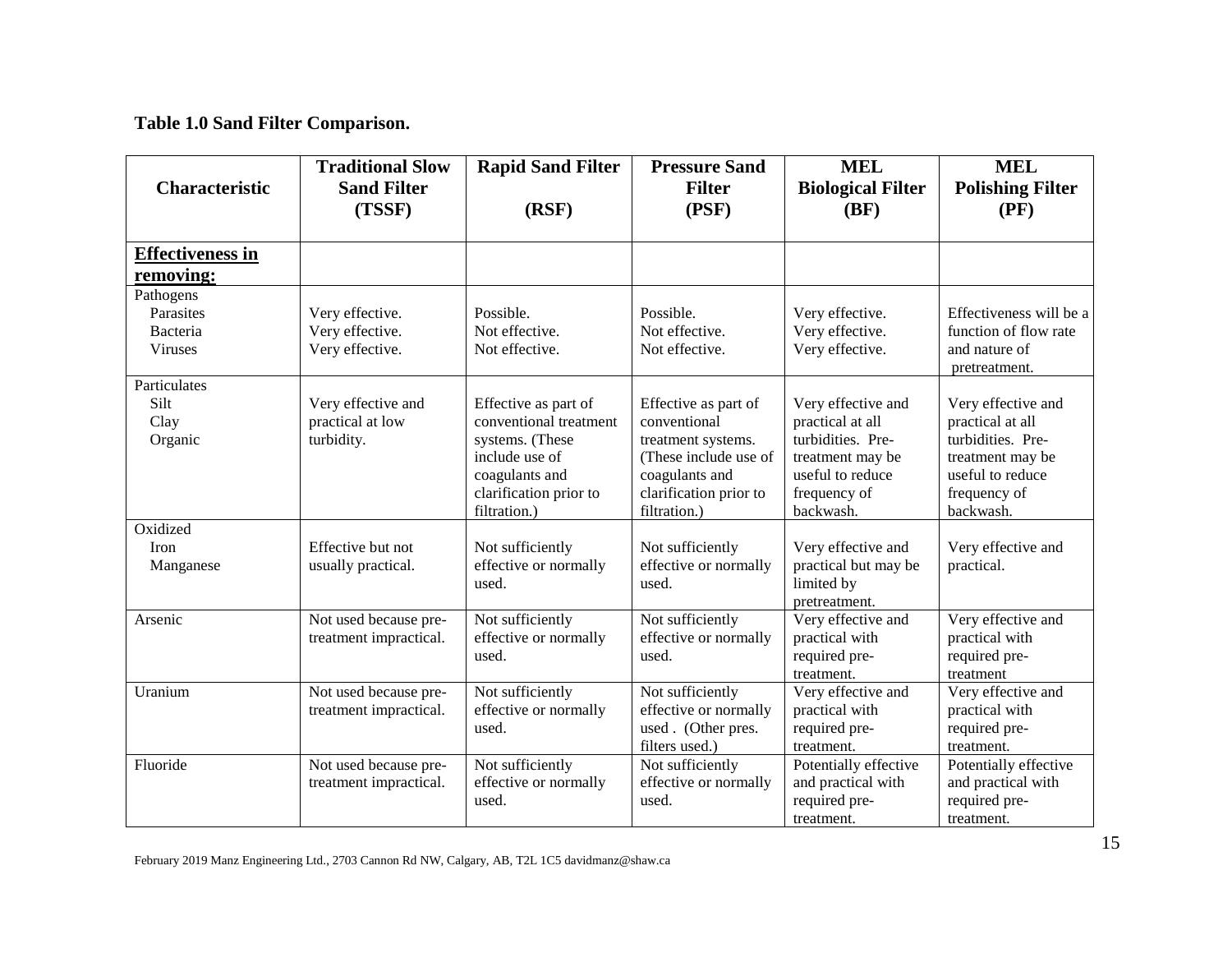|                           | <b>Traditional Slow</b>                       | <b>Rapid Sand Filter</b>                   | <b>Pressure Sand</b>                                      | <b>MEL</b>                                        | <b>MEL</b>                                  |
|---------------------------|-----------------------------------------------|--------------------------------------------|-----------------------------------------------------------|---------------------------------------------------|---------------------------------------------|
| <b>Characteristic</b>     | <b>Sand Filter</b>                            |                                            | <b>Filter</b>                                             | <b>Biological Filter</b>                          | <b>Polishing Filter</b>                     |
|                           | (TSSF)                                        | (RSF)                                      | (PSF)                                                     | (BF)                                              | (PF)                                        |
|                           |                                               |                                            |                                                           |                                                   |                                             |
| Dissolved organics        | Not used because pre-                         | Very effective and                         | Very effective and                                        | Potentially effective                             | Potentially effective                       |
|                           | treatment impractical.                        | practical with required                    | practical with                                            | and practical with                                | and practical with                          |
|                           |                                               | pre-treatment.                             | required pre-                                             | required pre-                                     | required pre-                               |
|                           |                                               |                                            | treatment.                                                | treatment.                                        | treatment.                                  |
| <b>Surface Loading</b>    |                                               |                                            |                                                           |                                                   |                                             |
| Maximum                   | 0.2 to 0.4 $\text{m}^3/\text{h}/\text{m}^2$ - | $8 \text{ m}^3/\text{h/m}^2$               | $8 \text{ m}^3/\text{h/m}^2$                              | $0.2$ to $0.4$ m <sup>3</sup> /h/m <sup>2</sup> – | 0.6 to 1.5 $\text{m}^3/\text{h}/\text{m}^2$ |
|                           | dependent on                                  |                                            |                                                           | dependent on                                      |                                             |
|                           | regulatory agency.                            |                                            |                                                           | regulatory agency.                                |                                             |
| Operational               | 0.1 to 0.2 $\frac{m^3}{h/m^2}$                | $5 \text{ m}^3/\text{h/m}^2$ - function of | $\frac{1}{2}$ m <sup>3</sup> /h/m <sup>2</sup> – function | 0.16 to 0.32 $\frac{m^3}{h/m^2}$                  | $0.5$ to $1.2 \text{ m}^3/\text{h/m}^2$     |
|                           |                                               | head loss.                                 | of head loss.                                             |                                                   |                                             |
|                           |                                               |                                            |                                                           |                                                   |                                             |
| <b>Opportunity for</b>    |                                               | Normal. Used to                            | Normal. Used to                                           |                                                   |                                             |
| <b>Breakthrough</b>       | Not possible.                                 | indicate need to clean.                    | indicate need to                                          | Not possible.                                     | Not possible.                               |
|                           |                                               |                                            | clean.                                                    |                                                   |                                             |
| <b>Air Binding</b>        | Significant problem in                        | Not an issue.                              | Not an issue.                                             | Eliminated.                                       | Eliminated.                                 |
|                           | cold climates.                                |                                            |                                                           |                                                   |                                             |
|                           |                                               |                                            |                                                           |                                                   |                                             |
| <b>Structural Issues</b>  |                                               |                                            |                                                           |                                                   |                                             |
| Relative surface area.    | Very large.                                   | Small.                                     | Very Small.                                               | Large.                                            | Large.                                      |
| Relative height.          | Deep.                                         | Very deep.                                 | Shallow.                                                  | Shallow.                                          | Shallow.                                    |
| Piping requirements.      | Minimal.                                      | Extensive.                                 | Extensive.                                                | Minimal.                                          | Minimal.                                    |
| Engineering and           | Minimal.                                      | Complex.                                   | Minimal.                                                  | Minimal.                                          | Minimal.                                    |
| Construction              |                                               |                                            |                                                           |                                                   |                                             |
| complexity.               |                                               |                                            |                                                           |                                                   |                                             |
|                           | Community scale.                              | Community scale.                           | Small community.                                          | Household to                                      | Household to                                |
| <b>Rel. Production</b>    |                                               | (Impractical at small                      | (Impractical at large                                     | community scale.                                  | community scale.                            |
| <b>Capacity Practical</b> |                                               | scales.)                                   | scales.)                                                  |                                                   |                                             |
| Range.                    |                                               |                                            |                                                           |                                                   |                                             |
|                           |                                               |                                            |                                                           |                                                   |                                             |
|                           |                                               |                                            |                                                           |                                                   |                                             |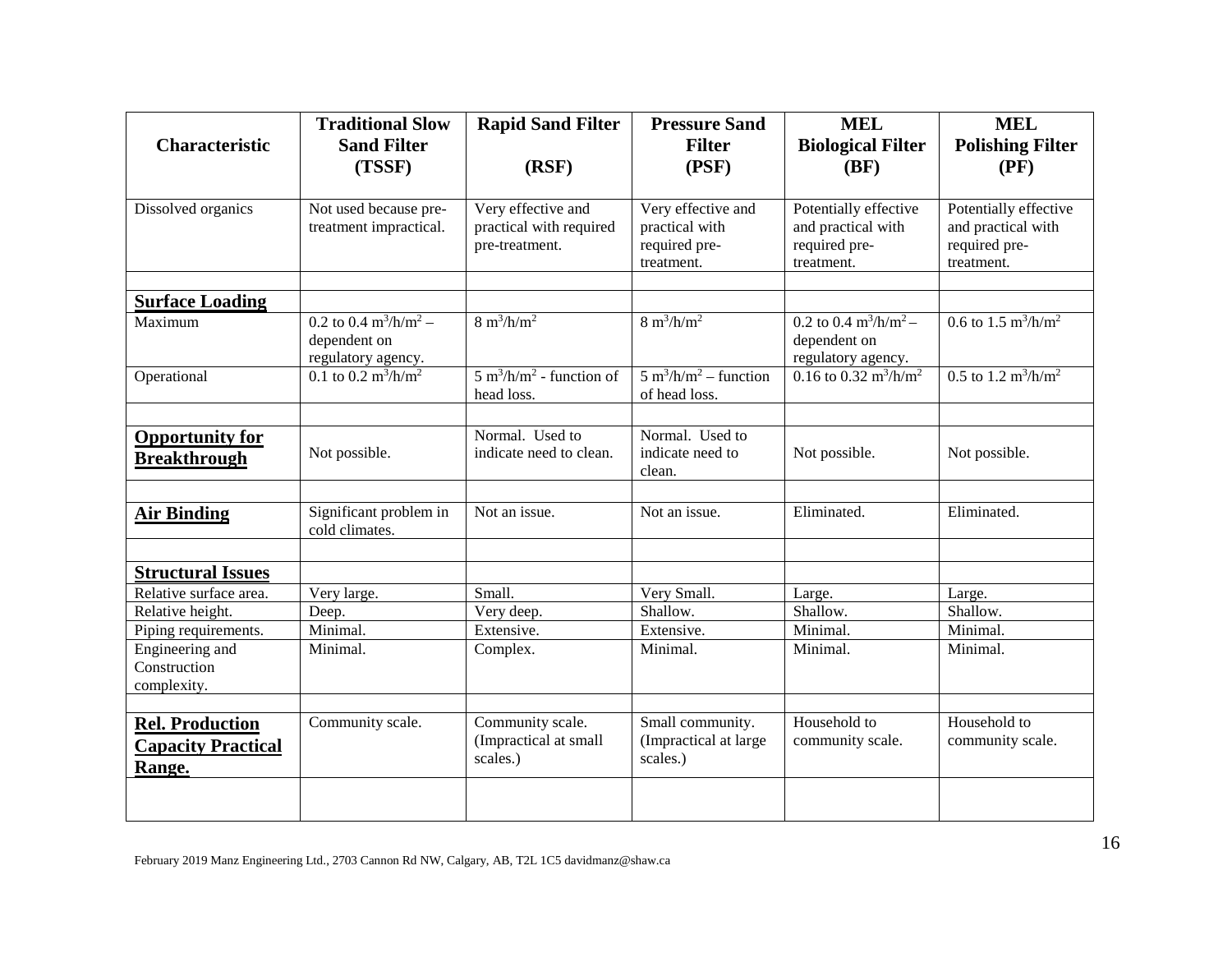| <b>Characteristic</b>                                                                 | <b>Traditional Slow</b><br><b>Sand Filter</b><br>(TSSF)                                                        | <b>Rapid Sand Filter</b><br>(RSF)                                                                                                                           | <b>Pressure Sand</b><br><b>Filter</b><br>(PSF)                                         | <b>MEL</b><br><b>Biological Filter</b><br>(BF)                                                                               | <b>MEL</b><br><b>Polishing Filter</b><br>(PF)                                                                                |
|---------------------------------------------------------------------------------------|----------------------------------------------------------------------------------------------------------------|-------------------------------------------------------------------------------------------------------------------------------------------------------------|----------------------------------------------------------------------------------------|------------------------------------------------------------------------------------------------------------------------------|------------------------------------------------------------------------------------------------------------------------------|
| <b>Rel. Volume</b><br>Wastewater<br>Production.                                       | Nil.                                                                                                           | Very large amounts.                                                                                                                                         | Very large amounts.                                                                    | Very low amounts.                                                                                                            | Very low amounts.                                                                                                            |
| <b>Operational</b><br><b>Complexity</b>                                               | Very Simple.                                                                                                   | Complex.                                                                                                                                                    | Relatively complex.                                                                    | Simple.                                                                                                                      | Simple.                                                                                                                      |
| <b>Relative</b><br><b>Construction Cost</b>                                           | Low.                                                                                                           | High.                                                                                                                                                       | Relatively high.<br>(Usually come as<br>assembled<br>components or<br>package plants.) | Very low.                                                                                                                    | Very low.                                                                                                                    |
|                                                                                       |                                                                                                                |                                                                                                                                                             |                                                                                        |                                                                                                                              |                                                                                                                              |
| <b>Relative Operating</b><br>and Cleaning Cost.                                       |                                                                                                                |                                                                                                                                                             |                                                                                        |                                                                                                                              |                                                                                                                              |
| Manpower - skill level<br>required to successfully<br>operate filter in long<br>term. | Low                                                                                                            | High.                                                                                                                                                       | High.                                                                                  | Low.                                                                                                                         | Low.                                                                                                                         |
| Manpower.                                                                             | Low but can be<br>significant if water has<br>high conc. of<br>suspended solids. (Not<br>convenient to clean.) | Low.                                                                                                                                                        | Low.                                                                                   | Very low.                                                                                                                    | Very low.                                                                                                                    |
| Method of cleaning.                                                                   | Manual scraping.                                                                                               | Vigorous backwash<br>that includes air scour<br>and mechanical<br>agitation, usually<br>automatically initiated<br>and must include<br>filtration to waste. | Vigorous backwash<br>usually automatically<br>initiated with<br>filtration to waste.   | Limited backwash<br>intended to clean<br>filter media near<br>surface that may be<br>automatically or<br>manually initiated. | Limited backwash<br>intended to clean<br>filter media near<br>surface that may be<br>automatically or<br>manually initiated. |